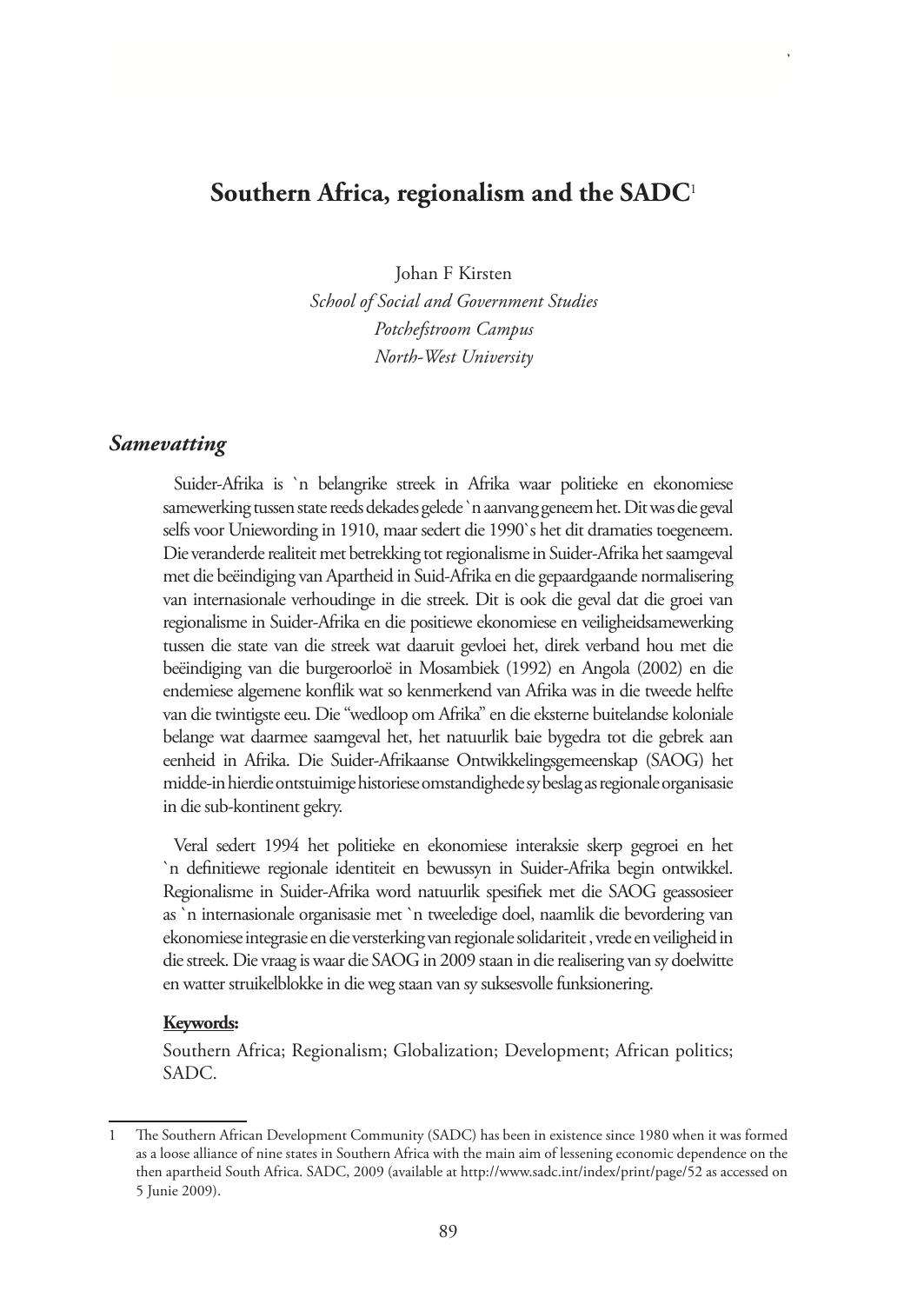### **Introduction**

Since the 1990s a renewed international interest in regions and regionalism has been observed. This makes the theme of this article important and relevant. We are indeed spectators of a noted awareness of the possibilities of regional cooperation and institution-building.2 Also, there has been a growing tendency in the world to look for additional and/or new mechanisms and instruments of cooperation in the field of politics, security, and economics. Regional forms of governance and organisation are indeed confronting conventional understandings of power and authority in world politics.<sup>3</sup>

South-East Asia, associated with the Association of South-East Asian Nations (ASEAN), North America with the North American Free Trade Agreement (NAFTA), and Southern Africa, closely identified with SADC, are relevant examples of this trend. Smith $^4$  states that regions and regionalism can be used in a practical sense to analyse central issues of world politics and to understand them better. It is also argued that successful regionalism contributes to global order and stability. However, there is the perceived negative possibility that regional groupings of states can become protective in their activities and in this process isolate themselves from the world economy.5 This negative trend is presently not observed in the case of SADC.

In this analysis the focus is on the SADC as a regional organization representing 15 countries in Southern Africa. As part of a worldwide trend the importance of the SADC as a regional organisation has grown exponentially with the addition of South Africa as a formal member in 1992. With its "... vision of a common future for the region that will ensure economic wellbeing, improvement of the standards of living and quality of life, freedom and social justice, peace and security for the peoples of Southern Africa" (SADC, 2009)6 , it has created massive expectations throughout the region and in the rest of Africa. The problem with this is that all policy decisions and policy implementations are judged by friend and foe in the light of the mentioned vision and the goals obviously flowing from that. From the start, this fact presented the SADC with a range of difficult challenges. The last part of the

<sup>2</sup> M Smith, "Regions and regionalism", B White, R Little & R Smith (eds.), *Issues in world politics* (Hampshire, Palgrave/Macmillan, 2005), pp. 58-77.

<sup>3</sup> P Sutch & J Elias, *International relations: the basics* (Abingdon Oxon, Routledge, 2007), pp. 88-89.

<sup>4</sup> M Smith, Regions and regionalism", B White, R Little & R Smith (eds.), *Issues in world politics...* p. 59.

<sup>5</sup> B Russet, H Starr & D Kinsella, *World politics: the menu for choice,* 8th ed. (Belmont CA, Thomson & Wadsworth, 2006), p. 431.

<sup>6</sup> SADC, 2009 (available at http://www.sadc.int/index/print/page/52 as accessed on 5 Jun. 2009).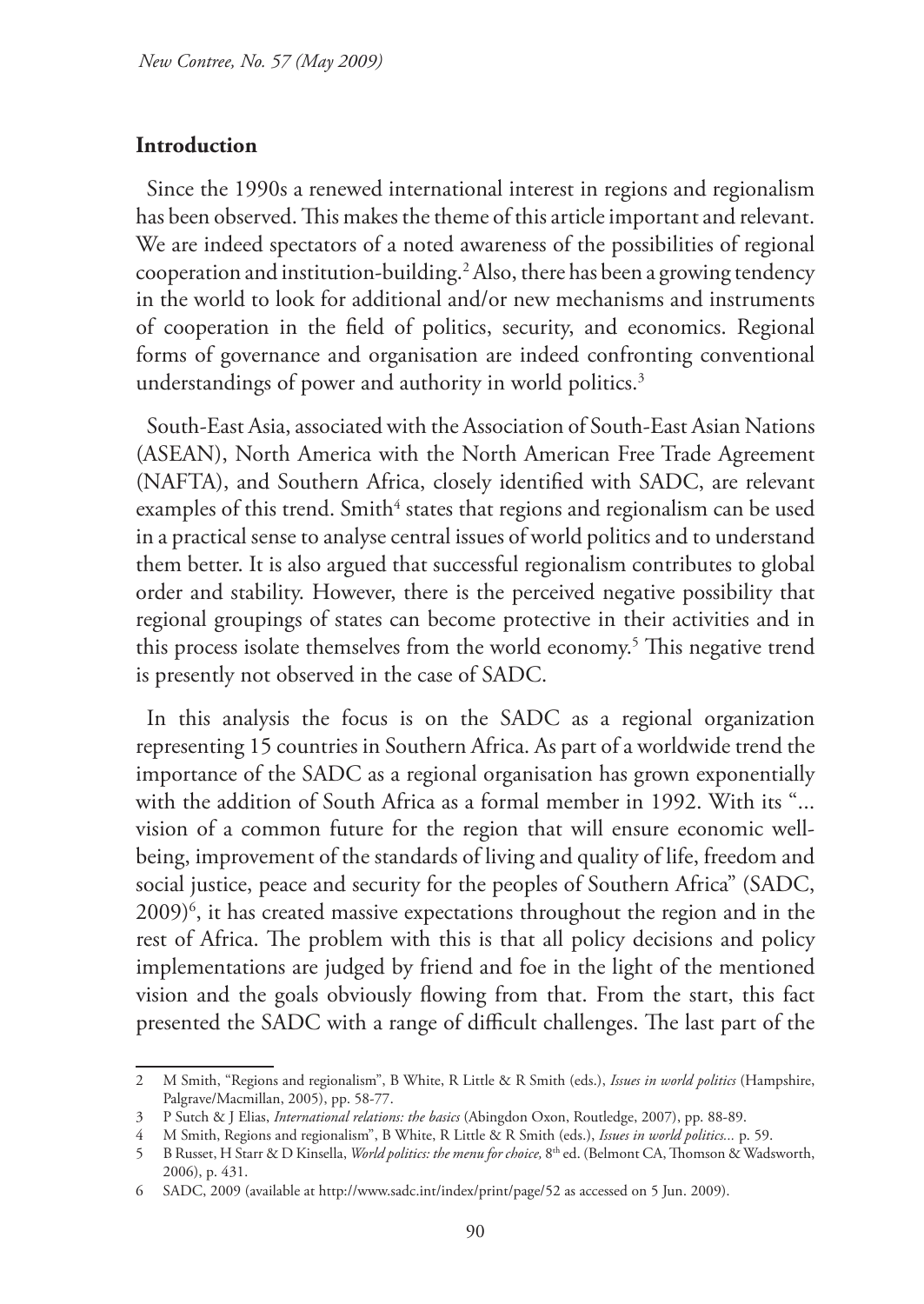article elaborates further on this point in highlighting the obstacles which the SADC will have to overcome as a condition for success.

In addition, the aims of the article are to explore the extent to which regionalism has manifested itself in Southern Africa and to reflect on the institutional framework and interactions of the SADC in general. Firstly, however, as a background and introduction to the general theme the attention will now be shifted to regionalism as a dynamic theoretical concept in world politics. An attempt will be made to define it and to show its relevance with regard to Southern Africa.

### **Regionalism – a theoretical clarification**

It is important to realize from the outset that there are many definitions of regionalism and that it is regarded as an ambiguous term.7 Seen from an economic perspective, regionalism as a process consists of a group of countries that implemented a set of preferential policies designed to enhance the exchange of goods among themselves.<sup>8</sup> Along these lines of thought Lee<sup>9</sup> defined regionalism as "…the adoption of a regional project by a formal regional economic organization designed to enhance the political, economic, social, cultural, and security integration and/or cooperation of member states". This amounts to what Russett, Starr and Kinsella<sup>10</sup> describe as the coordinated activities of countries which are geographically close to each other regarding their economic interactions and foreign economic policies.

It can be argued that SADC is an example of this phenomenon. Behind all of this lies the ultimate goal of economic integration which is the creation of a single market out of a number of separate markets previously defined by national boundaries. Once a number of states in close proximity join together to form a federal political and economic union, the level of regional integration has been achieved. The European Union is an example of this advanced stage of regionalism, while SADC is presently in the position of a

<sup>7</sup> A Hurrell, "Regionalism in theoretical perspective", L Fawcett & A Hurrell (eds.), *Regionalism in world politics: Regional organisation and international order* (Oxford, Oxford University Press, 2000), p. 38.

<sup>8</sup> A Wyatt-Walter, "Regionalism, globalisation and world economic order", L Fawcett & A Hurrell (eds.) *Regionalism in world politics…,* p. 39.

<sup>9</sup> MC Lee, *The political economy of regionalism in Southern Africa* (London, Lynn Rienner Publishers, 2003), p. 8.

<sup>10</sup> B Russet, H Starr & D Kinsella, *World politics: the menu for choice…* p. 430.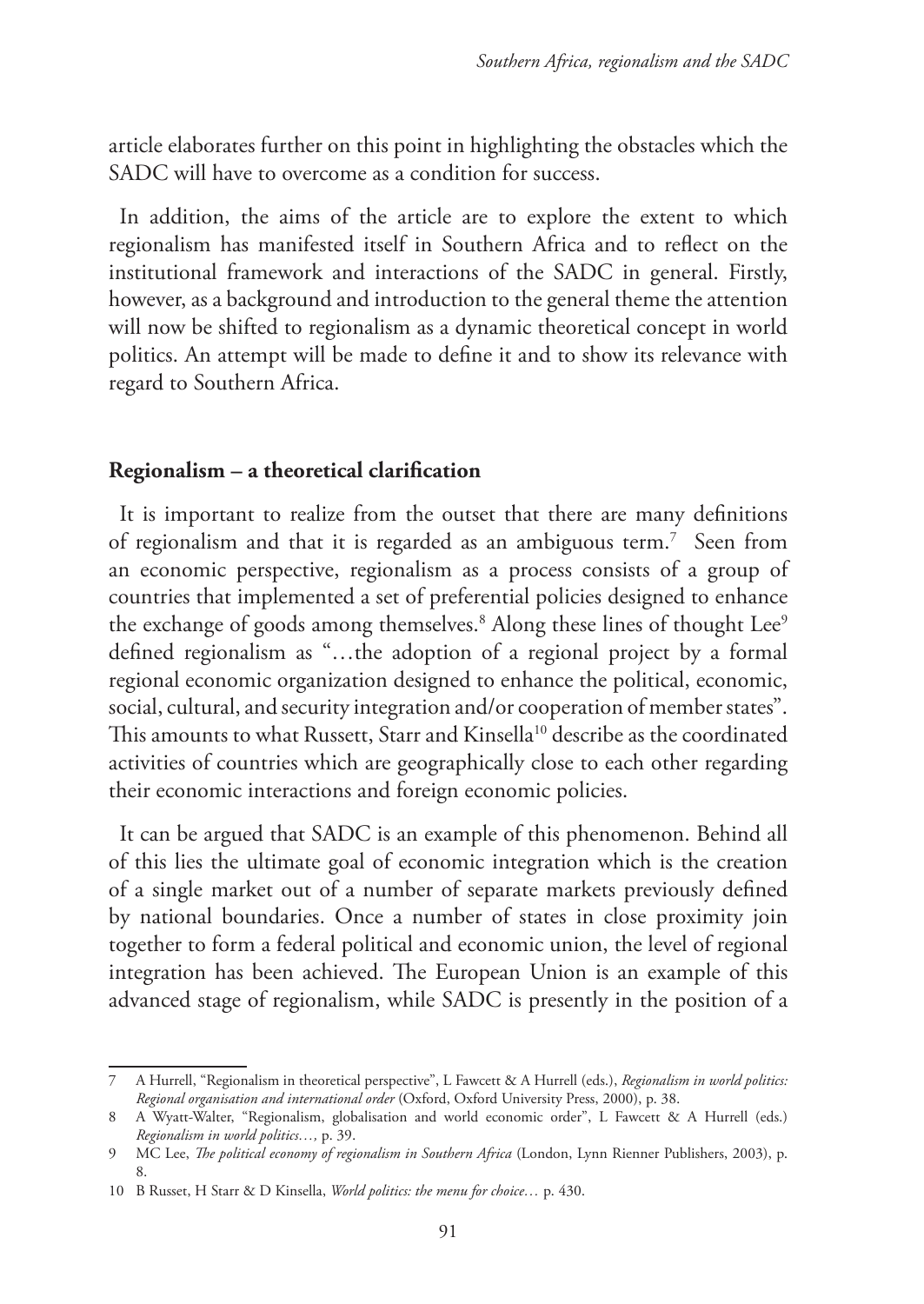regional organisation still in the process of trying to achieve this goal .11 As such SADC is described as a regional community in the making in spite of the fact that it is the oldest regional community in Africa.<sup>12</sup>

To further clarify the meaning of regionalism, Smith<sup>13</sup> refers to Stubbs and Underhill<sup>14</sup> who identified three important elements of regionalism. In the first instance, in order to make it possible to refer to a region, there must be a number of countries located in a specific geographic area with a more or less common historical background and experience. Secondly**,** those countries are characterised by close linkages of a specific nature, which means that the region is demarcated involving distinct countries of which interactions with one another are more frequent and deeper than with those outside the region. Smith<sup>15</sup> refers to this intensification of interactions as regionalization. Thirdly, for regionalism to become a reality, an organisation must be created which can endow the region with a legal and institutional identity.

Thus, the key elements for regionalism to exist are proximity of member states, intensity of relationships, and the existence of a legal institutional base. Conscious policy which is applicable to all the member states is important and forms part of the legal foundation of the regional organisation and its conduct. When applied to SADC it is clear that it qualifies for the status of regionalism – its members are mostly in close proximity to each other in Southern Africa, relationships among them are close with a shared awareness of a common destiny, and with the existence of a legal institutional framework.

As has already been hinted, regionalisation is a concept with a wider implied meaning and is defined by Lee<sup>16</sup> as: "...the process by which state and non-state actors seek to enhance their economic, political, cultural, social, and security interaction with societal forces within a region through formal or informal structures." To make the difference between regionalism and regionalisation clearer, the following example will suffice: cross-border informal trade is regarded as a form of regionalisation. However, it is also a factor in enhancing the economic integration of a region. The informal nature of this, however,

<sup>11</sup> M Griffiths & T O'Callaghan, *International relations: the key concepts* (London, Routledge, 2003), p.156.

<sup>12</sup> G Le Pere & E Tjønneland, "Which way SADC? Advancing co-operation and integration in Southern Africa", (Occasional Paper no. 50, Institute of Global Dialogue, Johannesburg, 2005), p. 42.

<sup>13</sup> M Smith, *Regions and regionalism…* p. 60.

<sup>14</sup> R Stubbs & G Underhill, *Political economy and the changing global order,* 2nd ed. (Toronto, Oxford University Press, 2000), pp. 231-234.

<sup>15</sup> M Smith, *Regions and regionalism…* p. 60.

<sup>16</sup> MC Lee, *The political economy of regionalism in Southern Africa…* p. 8.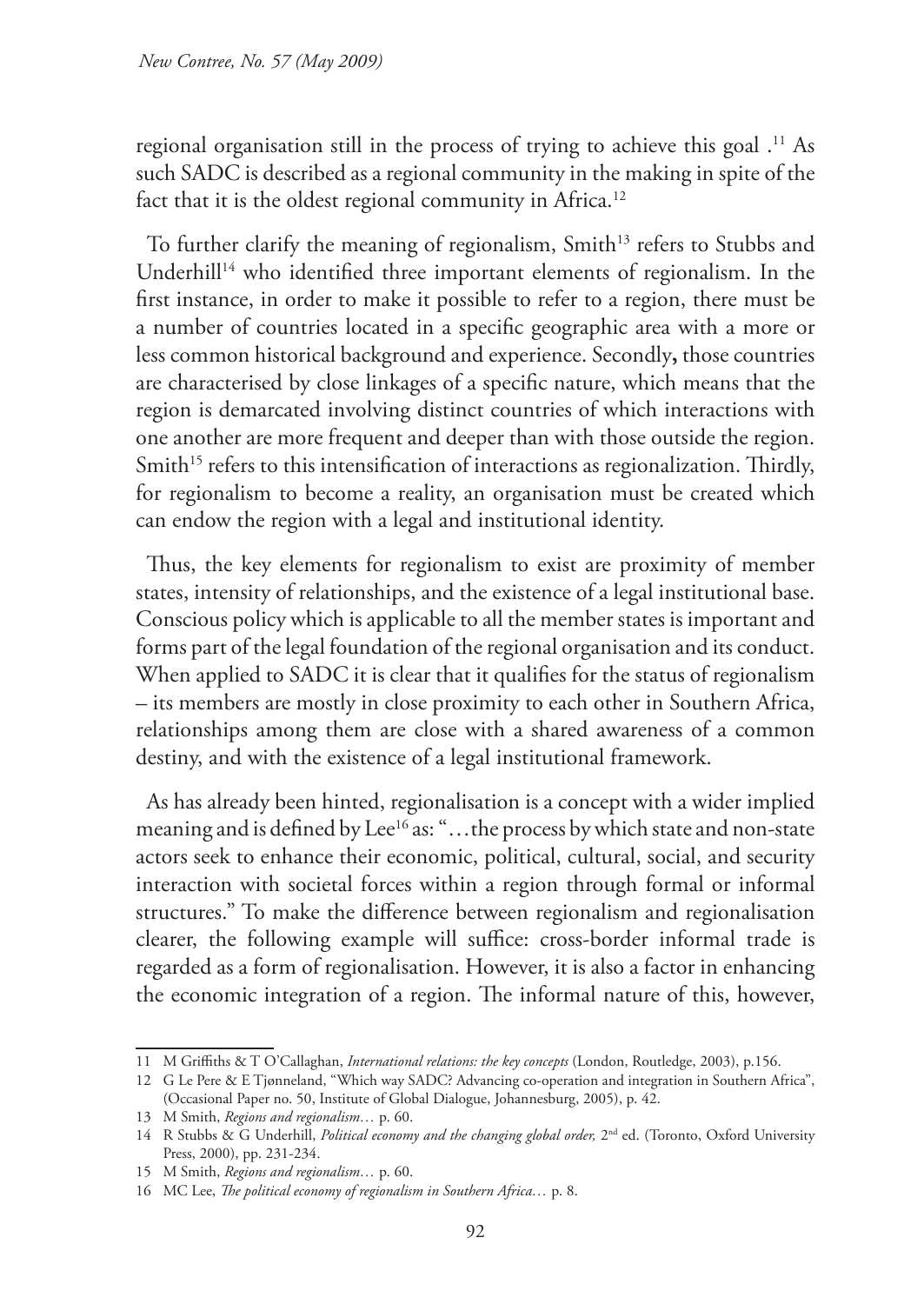puts it outside the activities/domain of regionalism.

Currently, it is generally acknowledged that the European Union (EU) is the best example of regionalism in the world. It consists of a highly developed set of institutions expressing not only the economic but also increasingly the political integration of the Western European region. Recently it was extended into central and Eastern Europe and now also covers the field of security and defence.17 The current (2009) example of the EU as a successful regional organisation contributed significantly to the present occurrence of regionalism worldwide, but the extent to which different regional organisations were directly influenced by the EU in terms of organization and general conduct, is not exactly clear.

The focus now shifts to Southern Africa as a separate region in the world under the banner of the SADC. This international governmental organisation (IGO) will be analysed in terms of its origin, institutional framework, and functioning. An attempt will also be made to show that the SADC is indeed a valid example of regionalism in Southern Africa. (See figure 1).



C Institute for Security Studies, 2005

#### **Figure 1: A map of Africa, with SADC**

<sup>17</sup> B Russet, H Starr & D Kinsella, *World politics: The menu for choice…* p. 421.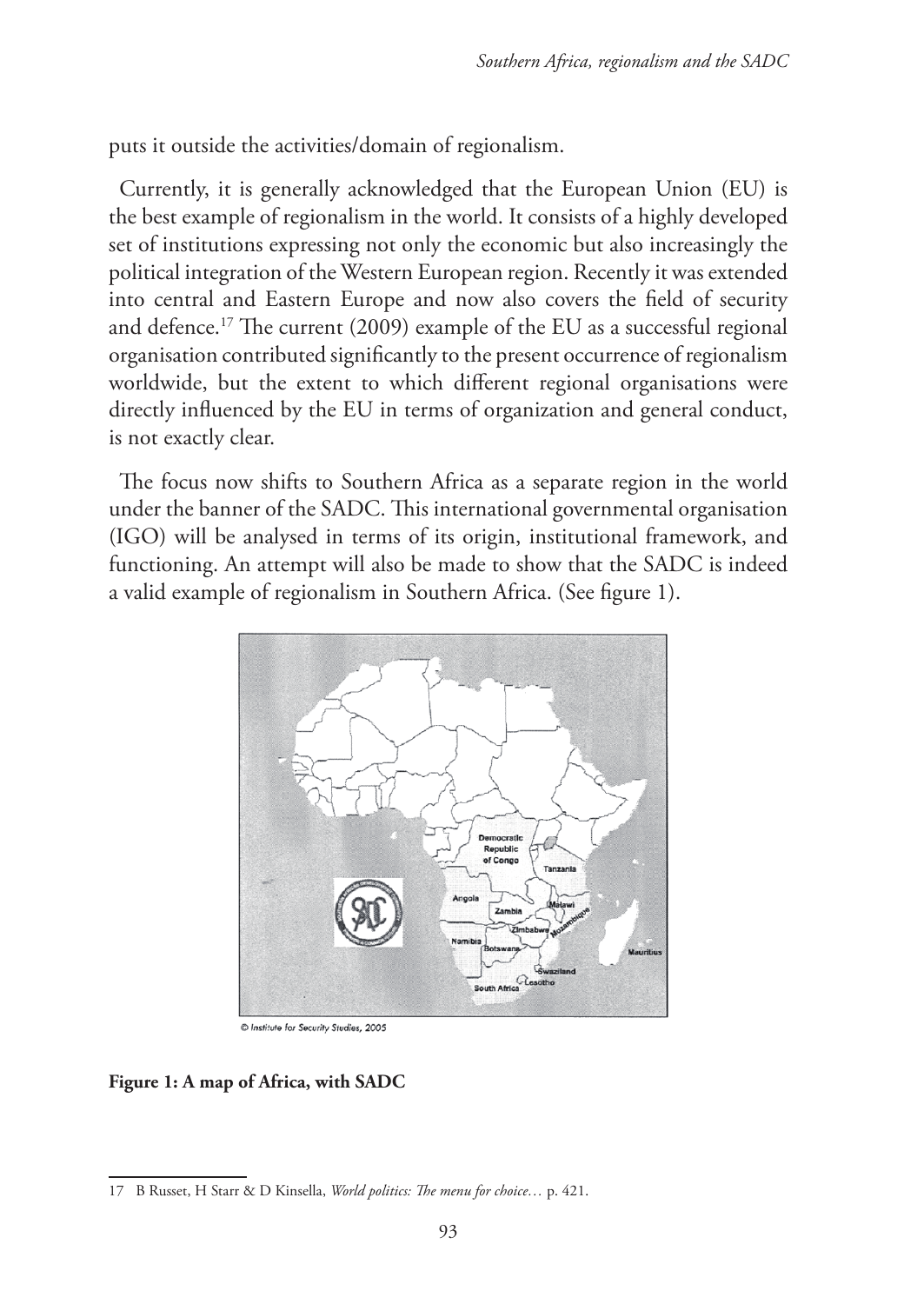### **SADC: Profile, institutional framework and interaction**

## *Profile*

SADC is a direct product of the political history of Southern Africa. It was originally formed in 1980 as a loose grouping of nine states in the region with the main aim of coordinating development projects in an effort to lessen their economic dependence on the then apartheid South Africa. At that stage it was known as the Southern African Development Co-ordination Conference (SADCC). The founding member states were Angola, Botswana, Lesotho, Malawi, Mozambique, Swaziland, Tanzania, Zambia and Zimbabwe.18

On 17 August 1992, during a Summit of Heads of States or Governments in Windhoek, Namibia, the SADCC was replaced by SADC with a new Declaration and Treaty. New member states that have been added to the original list of nine are the Democratic Republic of the Congo (DRC), Mauritius, Namibia, Seychelles and South Africa. In June 2004, the Seychelles chose to terminate its membership, with Madagascar taking its place.<sup>19</sup> This change from a Co-ordination Conference to a Council was the result of SADCC leaders realising that although the co-ordination conference had served them well and had demonstrated the need to cooperate in development efforts, it was necessary to give the Organization a legal and more formal status.<sup>20</sup>

Since its inception as a newly constructed organisation in 1992 until 2001 the functioning of SADC involved the allocation of specific sectors of responsibility for each member state. In practical terms this meant that each state was supposed to propose policies, strategies and priorities for the sector it was responsible for, process projects and report to the Council of Ministers. These sectors were as follows: Angola – energy commission; Botswana – agricultural research, livestock production and animal disease control; Lesotho – environment, land management and water; Malawi – Inland fisheries, forestry and wildlife; Mauritius – tourism; Mozambique – culture, information, sports, and the Transport and Communications Commission; Namibia – marine, fisheries and resources legal affairs; South Africa – finance, investment and health; Swaziland – human resources development; Tanzania – industry and trade; Zambia – employment, labour and mining; Zimbabwe

<sup>18</sup> Department of Foreign Affairs of South Africa, "Southern African Development Community", 2007 (available at http://www.dfa.gov.za/foreign/Multilateral/Africa/sadc.htm, as accessed on 30 Jan. 2008).

<sup>19</sup> S Sitta, "Seychelles: The obituary of a former SADC member", *SADC Barometer,* 8, March 2005, p. 8.

<sup>20</sup> Anon., "SADC history, evolution and current status", 2006 (available at http://www.sadc.int/about\_sadc/ history.php, as accessed on 21 Jan. 2008), p. 2.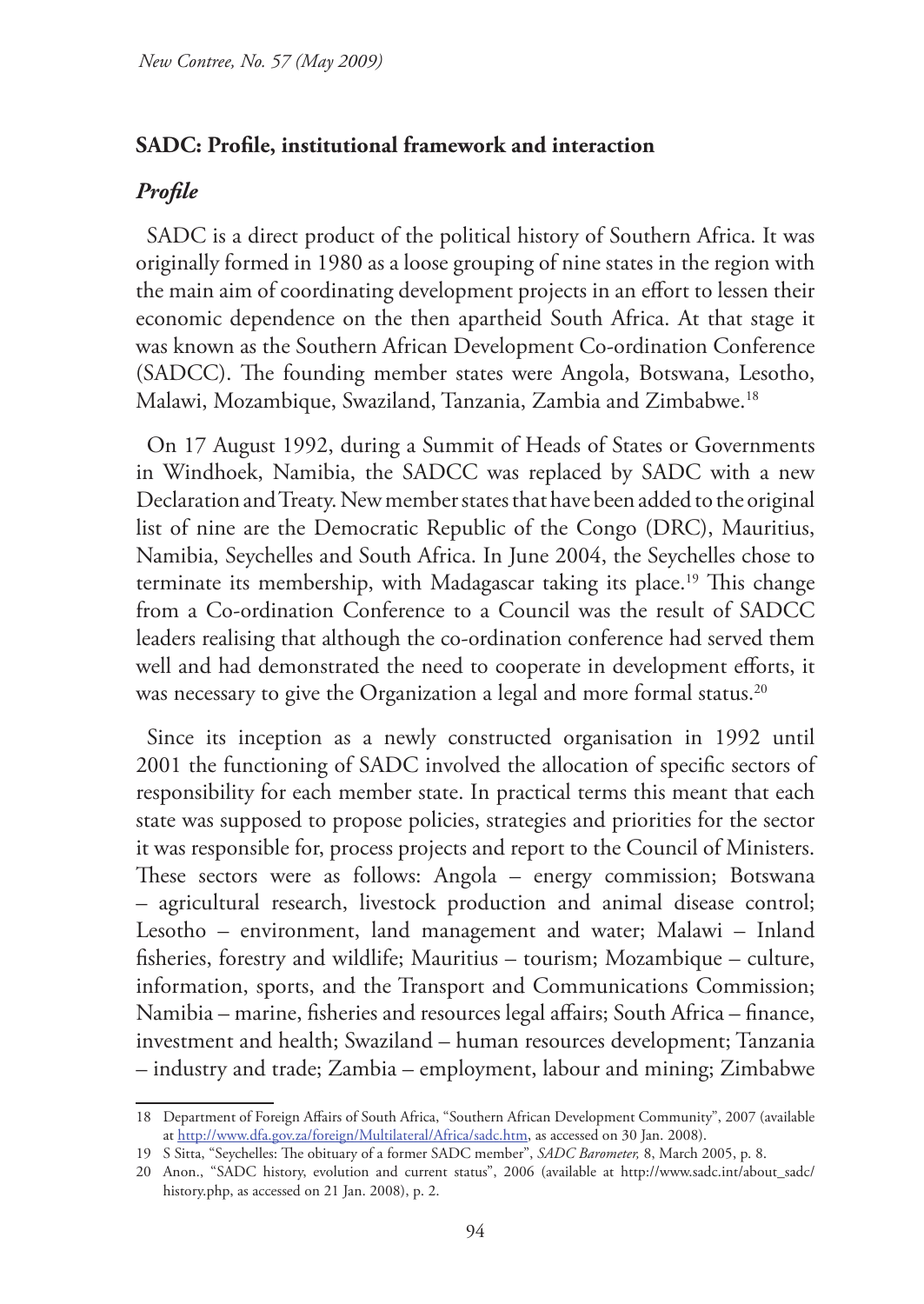– crop production, food, agriculture and natural resources.21

This sector-based approach and strategy for achieving the goals of SADC was not successful and the need for drastic changes to procedures was keenly felt amongst member states. Therefore, in 1999, a decision was made by the SADC Summit that a review must be conducted of the institutions of SADC as well as its operations in order to strive more successfully in achieving the ultimate objective of SADC, namely to build a harmonious region "…to enable the pooling of resources to achieve collective self-reliance so as to improve the living standards of the people of the region"22, and to foster market integration<sup>23</sup>. The mentioned review was completed in December 2000 and endorsed at a SADC Summit meeting in March 2001. Its implementation started immediately after that.

### *Institutional framework*

Following the adoption by the extra-ordinary Summit of the Report on the Restructuring of SADC Institutions, the principle institutions of the SADC are as follows<sup>24</sup> (see figure 2):



<sup>21</sup> Department of Foreign Affairs of South Africa, "Southern African Development Community", 2007 (available at http://www.dfa.gov.za/foreign/Multilateral/Africa/sadc.htm, as accessed on 30 Jan. 2008).

<sup>22</sup> Anon., "SADC history, evolution and current status", 2006… p. 2.

<sup>23</sup> The overall objectives of SADC are contained in Chapter 3, Article 5, of the 1992 SADC Treaty. It is notable that in 2000, SADC member states added to the existing list of objectives the combating of HIV/AIDS and poverty eradication. MC Lee, *The political economy of regionalism in Southern...* p. 47.

<sup>24</sup> Anon., "SADC history, evolution and current status", 2006… pp. 1-6.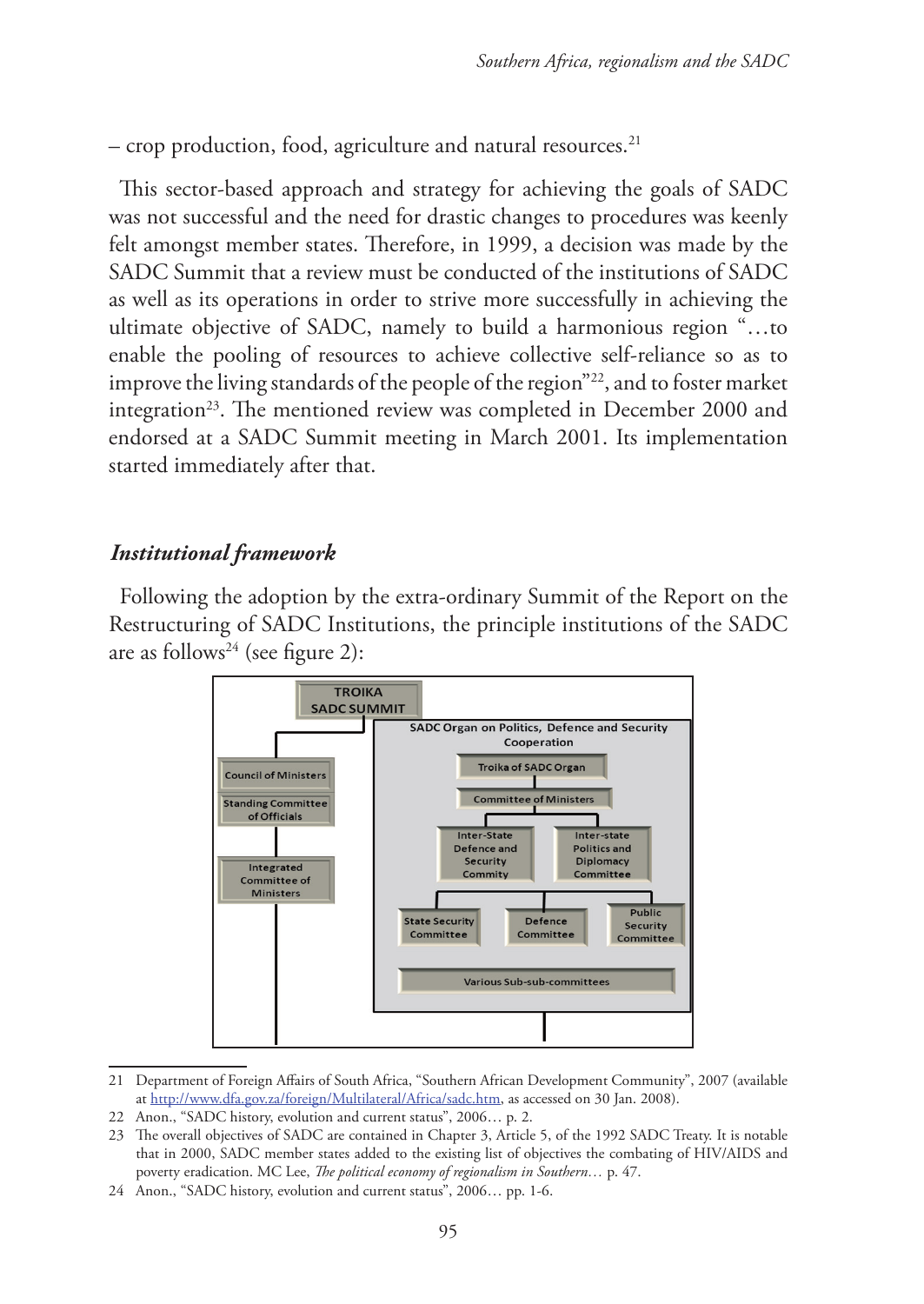

**Figure 2 (Cont.): Summit of the Report on the restructuring of SADC Institutions**

- **Summit** consists of the Heads of State and/or Government. The Summit is the ultimate policy-making institution of SADC. It is responsible for the overall policy direction and control of functions of the Community. It usually meets once a year (August/September). More functions of the Summit are summarized under Article 10 of the SADC Treaty.
- The troika The Troika system consists of the Chair, Incoming Chair and the Outgoing Chair of SADC. It has been in practice since it was established by Summit at its meeting in Mozambique in August 1999. Other member states may be co-opted into the Troika as and when necessary. The purpose of this system was to enable the Organization to execute tasks and implement decisions expeditiously and to provide policy direction to the SADC Institutions inbetween regular SADC meetings.
- Organ on politics, defence and security The Organ is co-ordinated at the level of Summit on a Troika basis and must report to the Chairperson of SADC; the Chairperson of the Organ serves on a rotational basis for a period of one year; the Member State holding the Chairpersonship of the Organ also provides the secretariat services; the Chairperson of the Organ shall not simultaneously hold the Chair of the Summit; the structure, operations and functions of the Organ are regulated by the Protocol on Politics, Defence and Security Cooperation.
- Council of Ministers the Council consists of Ministers from each member state, usually from the Ministries of Foreign Affairs, Economic Planning or Finance. The Council is responsible for overseeing the functioning and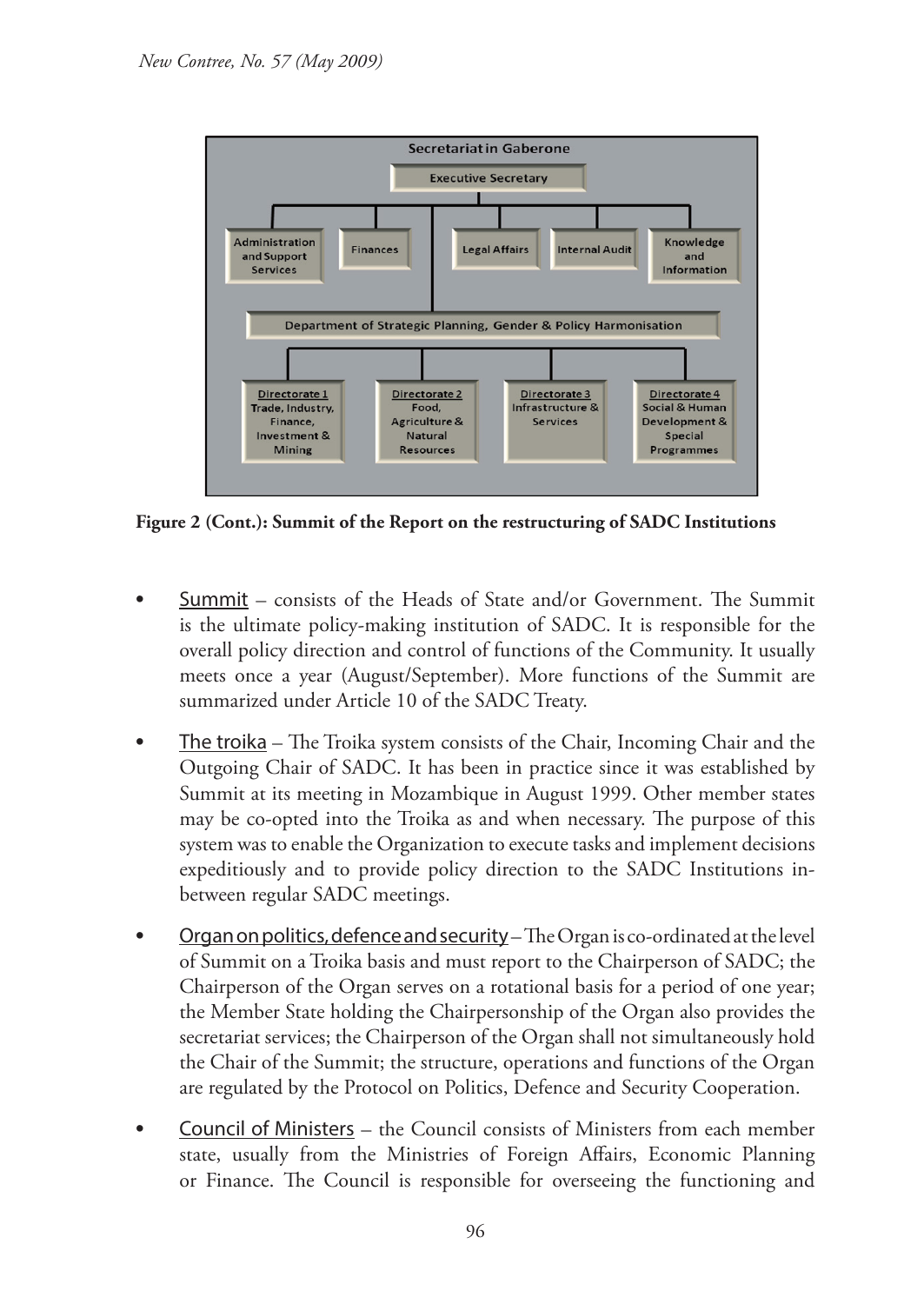development of SADC and ensuring that policies are properly implemented. Council usually meets twice a year in January and just before Summit in August or September.

- **•** Integrated Committee of Ministers this is a new institution with the purpose of ensuring proper policy guidance, coordination and harmonization of cross-sectoral activities. The Integrated Committee performs the following functions:
- Oversee the activities of the four core areas of integration, namely trade, industry, finance and investment ;
- Constituted by at least two Ministers from each member state and responsible to the Council of Ministers; and
- Provide policy guidance to the Secretariat.
- **•** SADC Tribunal The Treaty of SADC also makes provision for a Tribunal which is not yet established. A protocol to create the Tribunal was signed in Windhoek, Namibia, during the 2000 Ordinary Summit. Once established, the Tribunal will ensure adherence to and proper interpretation of the provisions of the SADC Treaty and adjudicate disputes referred to it.
- **<u>SADC</u>** National Committees these committees are composed of key stakeholders, notably government, private sector and civil society in member states. Their-main functions are to provide inputs at the national level in the formulation of regional policies and strategies, as well as coordinate and oversee the implementation of these programmes at the national level.
- **•** Standing Committee of Senior Officials the functions of this Committee are provided for under Article 13 of the Treaty. The standing Committee of Officials consists of one Permanent/Principal Secretary or an official of equivalent rank from each member state. The responsibility of this Committee is to give technical advice to the Council of Ministers.
- **<u>Secretariat</u>** this is the principal executive institution of SADC responsible for strategic planning, co-ordination and management of SADC programmes. It is headed by an Executive Secretary and has its headquarters in Gaborone, Botswana. The Extra-Ordinary Summit agreed that the Secretariat should be strengthened in terms of both its mandate and the provision of adequate resources to achieve its goals effectively as provided under Article 14 of the Treaty. The most important functions of the Secretariat are:
- Strategic planning and management of the programme(s) of SADC;
- Implementation of the decisions of the Summit and Council;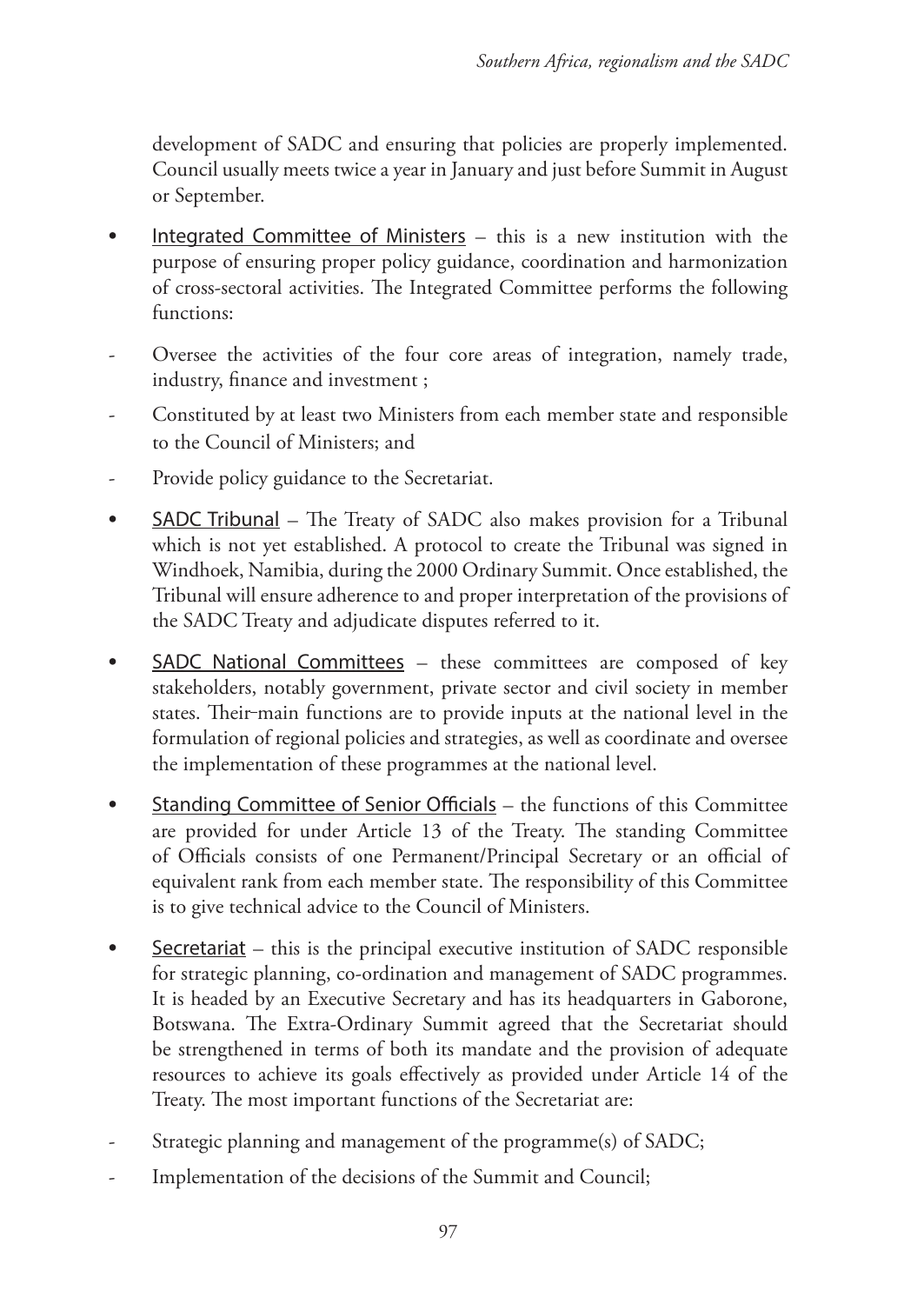- Organization and management of SADC meetings;
- Financial and general administration;
- Representation and promotion of SADC; and
- Promotion and harmonization of policies and strategies of Member States.

A Department of Strategic Planning, Gender and Development and Policy Harmonization has also been established to strengthen the Secretariat in achieving its main functions, particularly regarding strategic planning, gender mainstreaming, and the management and harmonization of policies. This department consists of the following four Directorates:

- Trade, Industry, Finance and Investment (TIFI);
- Infrastructure and Services:
- Food, Agriculture and Natural Resources (FANR); and
- Social and Human Development and Special Programs.

What is important in this regard is that the former 20 sectors of responsibility were now all clustered under these four directorates.<sup>25</sup> This, of course, highlights the importance of these directorates in terms of their role in realising the SADC's general objectives. Consequently, mention must also be made of the SADC Programme of Action (SPA) which represents the totality of the previously mentioned Sectoral Programmes and which are now the responsibility of the four Directorates mentioned above. At the end of 2006 the number of projects under the SPA stood at 407 with an estimated cost of US\$8.09 billion.<sup>26</sup> This gives an indication of the scope and importance of the activities of SADC's programme of action.

Under the SPA, several protocols have been developed and signed in the fields of Shared Water Course Systems, Energy, Combating Illicit Drug Trafficking, Transport, Communication and Meteorology, Trade<sup>27</sup>, Education and Training, Mining, Immunities and Privileges, Health, Wildlife Conservation and Law Enforcement, Tribunal and Legal Affairs. Most of these have been ratified and are at various stages of implementation.

<sup>25</sup> Anon., "SADC history, evolution and current status", 2006… p. 6.

<sup>26</sup> Anon., "SADC history, evolution and current status", 2006… p. 5.

<sup>27</sup> The trade protocol is viewed as very important for SADC`s integration process and started functioning in January, 2000 following its ratification.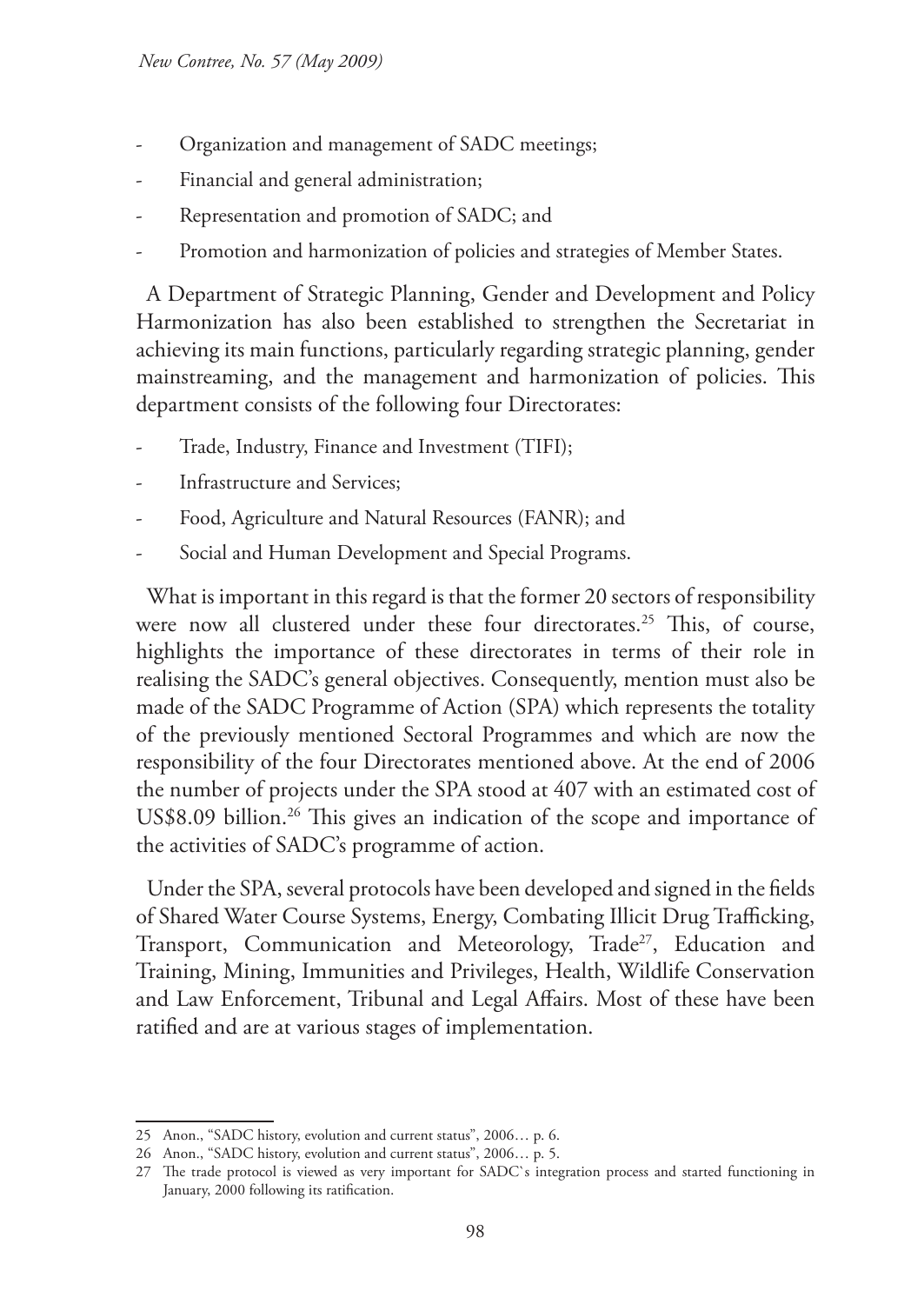Importantly, the work of the Department of Strategic Planning, Gender and Development and Policy Harmonization and the four directorates functioning under it is supposed to actually spearhead SADC in the direction of achieving its objectives. The first directorate, Trade, Industry, Finance and Investment, has the task of achieving regional economic integration and poverty eradication in Southern Africa. It is trying to do this by creating a positive investment and trade environment in SADC countries. Objectives include the establishment of a single regional market; the removal of barriers to the movement of goods, services and people; and the promotion of crossborder investment.28

In accordance with the Protocol on Trade, all intra-SADC trade tariffs were to be removed by 2012, a custom union was to be implemented by 2010, a common market by 2015, a monetary union by 2016, and a single currency was to be introduced by 2018. Plans and activities to achieve these goals are still on track with the approval of the 2009 SADC budget by the SADC Council of Ministers.29 The extent to which the preparatory groundwork for the successful implementation of these objectives are in place, is, however, seriously questioned and will later be discussed when the obstacles and challenges to SADC are reviewed.

The second directorate, that of Infrastructure and Services, is also active in its efforts to achieve its objectives. This Directorate focuses on transport, communications and meteorology, energy, tourism and water. As can be expected, at the SADC`s birth, transport was regarded as the most important area to be developed, because if that was not done, other areas of cooperation would of course have become impractical.

#### *Interaction*

The SADC`s road network, covering a distance of more than 1 million km, is the most important mode of transport for both freight and passengers and therefore crucially important to the economy of the region. The continuing process of upgrading roads can thus be regarded as part of a wider strategy to alleviate poverty and the pursuit of economic growth and development.

<sup>28</sup> Anon., *The Europa world yearbook, volume 1* (London, Routledge, 2006), p. 376.

<sup>29</sup> N Dlamini-Zuma, Post Council media briefing, 27 February 2009, p. 7.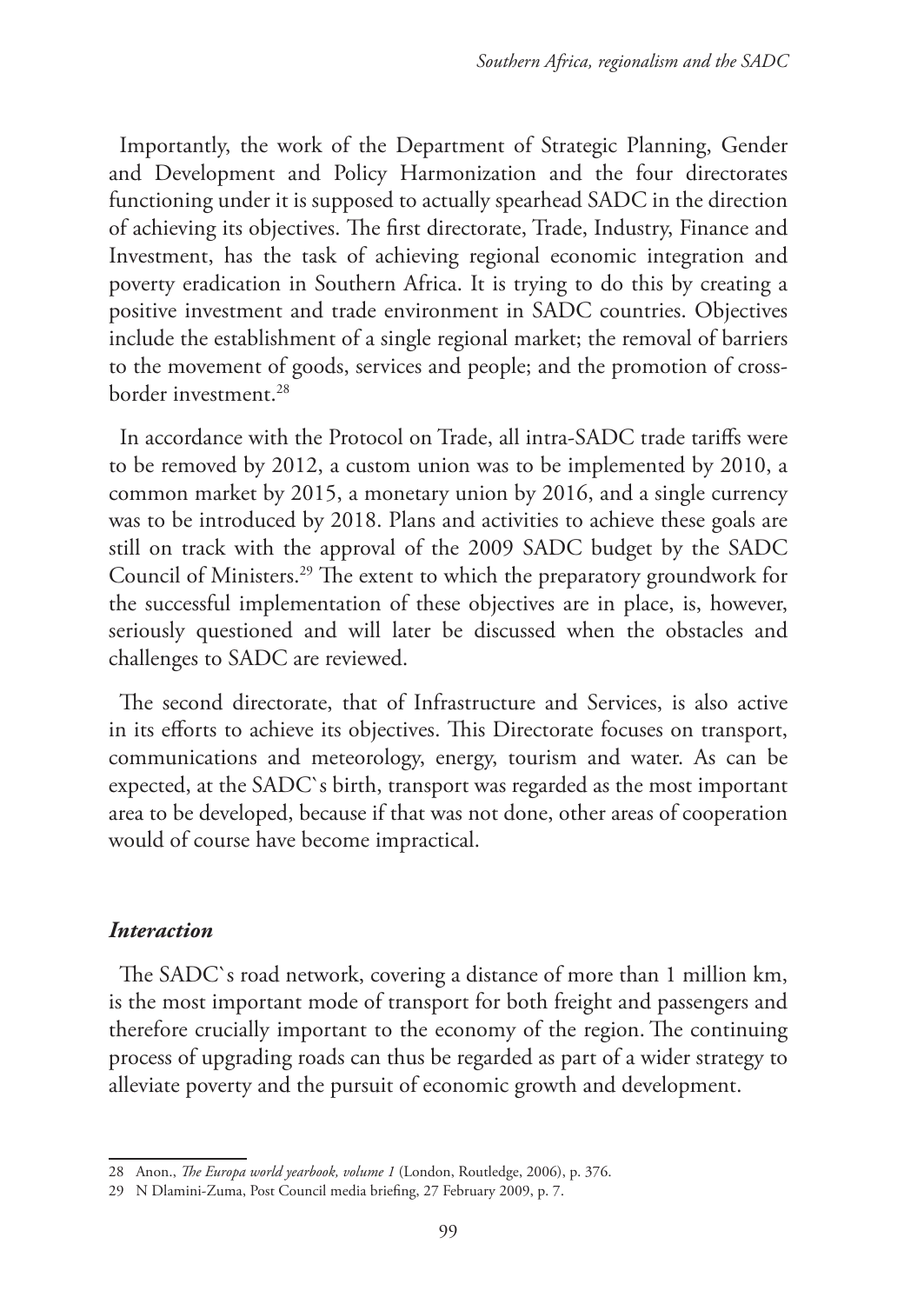The tourism sector functions within the context of national and regional socioeconomic development objectives. It comprises four components: tourism product development; tourism marketing and research; tourism services; and human resources development and training. SADC has promoted tourism for the region at trade fairs in Europe and has initiated a project to provide a range of promotional material and a regional tourism directory.

The Directorate of Food, Agriculture and Natural Resources aims to develop**,**  coordinate and harmonize policies and programmes on agriculture and natural resources with the focus on sustainability. The directorate covers the following sectors: agricultural research and training; inland fisheries; forestry; wildlife; marine fisheries and resources; food security; livestock production and animal disease control; and environment and land management. SADC figures indicate that agriculture contributes about 30% of the region's GNP, accounts for about 25% of total earnings of foreign exchange and employs some 80% of the labour force. The principle objectives of this directorate are regional food security, agricultural development and natural resource development.<sup>30</sup> Planning and budgeting for achieving these objectives on a continuous basis, are is done annually.<sup>31</sup>

Generally, under the auspices of this directorate, SADC aims at protecting and improving the health, environment and livelihoods of people living in the Southern African region; at preserving the natural heritage and biodiversity of the region; and at supporting regional economic development on a sustainable basis. There is also a focus on capacity building, training, regional co-operation and the exchange of information in all areas related to the environment and land management.

The fourth directorate, namely on Social and Human Development and Special Programmes, aims at supplying the region with skilled manpower by providing training in the following categories: high-level managerial personnel; agricultural managers; high- and medium-level technicians; artisans; and instructors. As a special programme, SADC adopted a protocol on Health in August 1999. A strategic framework and programme of action for tackling the HIV/AIDS endemic in the region, formed part of this protocol. A special summit on HIV/AIDS was held in July 2003 in Maseru, Lesotho, also attended by representatives of the World Bank, UNAIDS, and the WHO.

<sup>30</sup> Anon., *The Europa world yearbook 2006…* p. 361.

<sup>31</sup> N Dlamini-Zuma, Post Council media briefing, p. 7.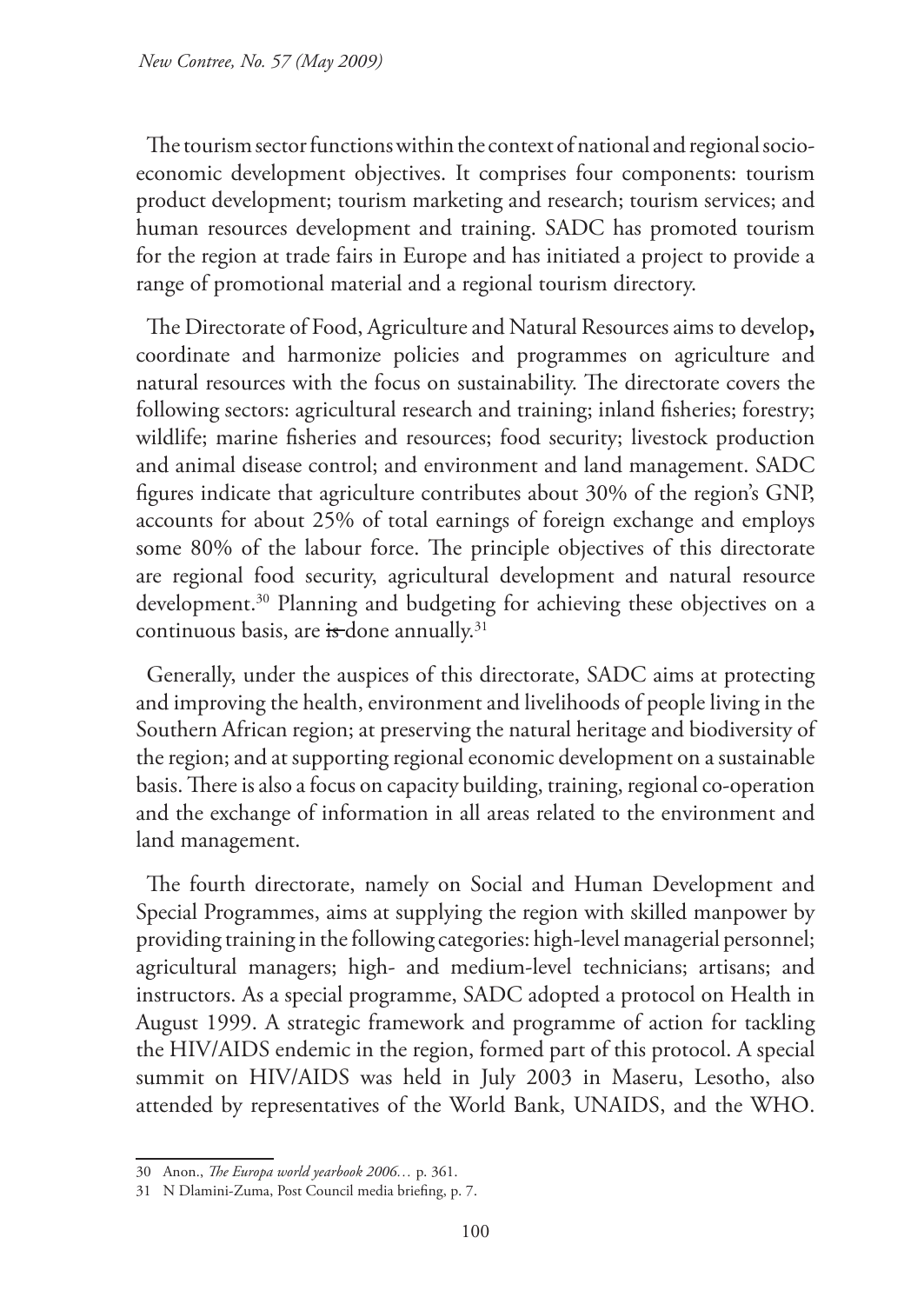The Maseru Declaration on HIV/AIDS was issued after the meeting, which identified priority areas for action, including prevention, access to testing and treatment, and social mobilization. 32

The aims and objectives stated above of each directorate translate into major challenges. The important point is that these challenges must be decisively and successfully tackled as a condition for functional regionalism and, ultimately, regional integration<sup>33</sup> in Southern Africa. Undoubtedly, an adequate institutional and policy foundation has been laid for the potential successful functioning of SADC. It can even be said that the institutional framework that was created and implemented since 2001 is almost too comprehensive to the point of making SADC a clumsy Inter-governmental Organization (IGO). Even so, the organisation is expected to perform better in its attempts to address the development problems facing the region. However, much is still to be done of which the strengthening of the Secretariat is probably one of the most important tasks. Unfortunately, this is not enough to render and guarantee effective leadership and policymaking.

For the SADC it is crucial to address the developmental needs of the region that it represents and to position Southern Africa in such a way that it can effectively meet the challenges of a globalizing world economy and to take advantage of the opportunities presented by globalisation. This, along with other dynamic changes taking place in the region on a continuous basis, represents major challenges to the organization. In fact, it can be said that the SADC is only now beginning with the real process of regional integration<sup>34</sup>. However, this process is severely hampered by a range of issues (apart from those already mentioned) that the members of SADC will need to address constructively as a prerequisite for achieving even its most basic objectives.

### **Obstacles and challenges**

Regionalism and regional integration are not new concepts in sub-Saharan Africa. Since decolonization, policy-makers tried to make regional integration a reality in Africa. Gibb<sup>35</sup> points out that a widely held belief exists "...that

<sup>32</sup> Anon., *The Europa world yearbook 2006…* p. 362.

<sup>33</sup> Regional integration is regarded as the next higher phase of economic cooperation in a specific region.

<sup>34</sup> H Masemola, "An analysis and appraisal of restructuring in SADCC/SADC since 1990" (MA, UNISA, 2005), p.163.

<sup>35</sup> R Gibb, "The challenge of regional integration in Southern Africa", *South African yearbook of international affairs,* 2006/7, p. 75.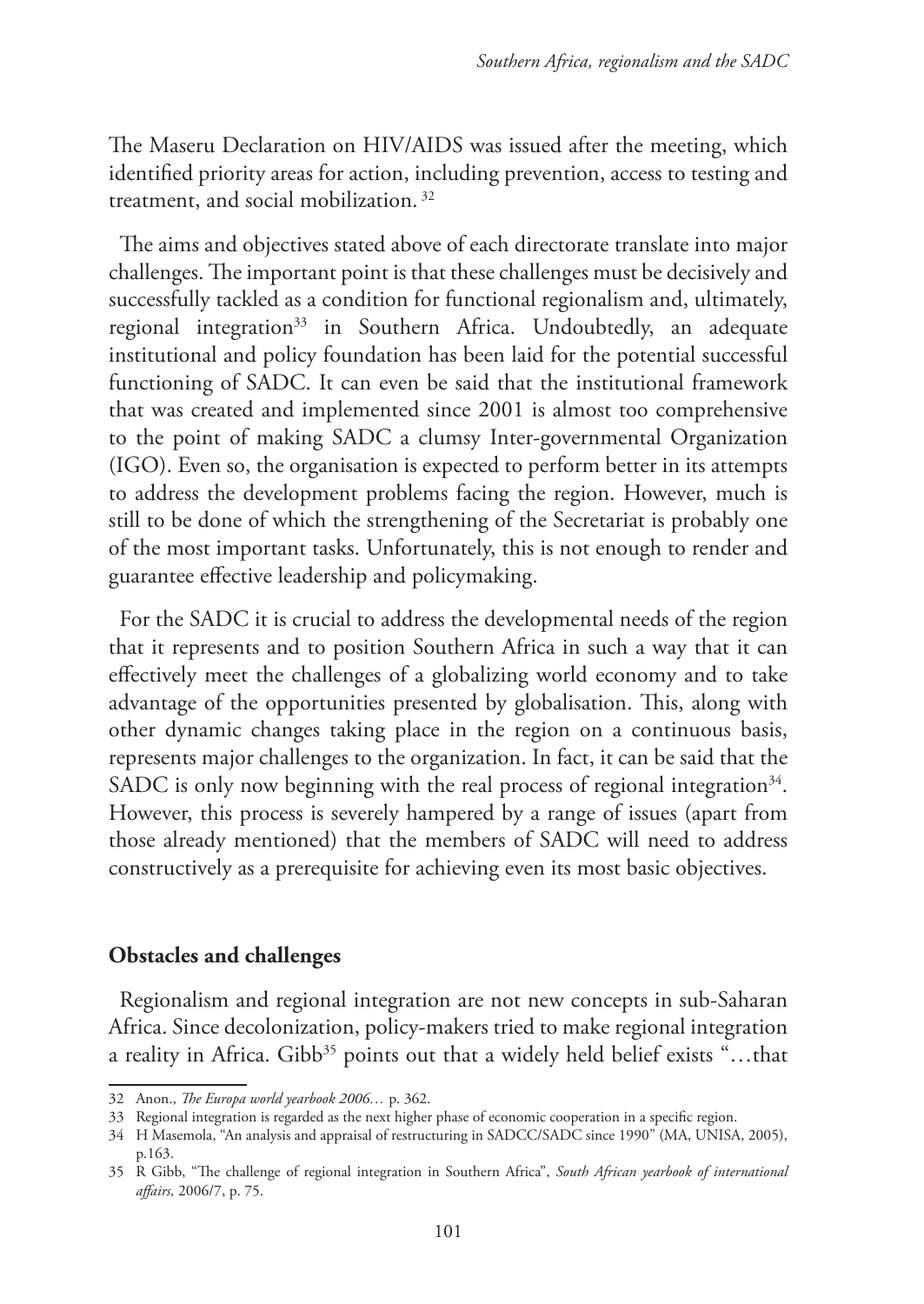the economic integration of Africa is a condition for real independence and development". Indeed, Southern Africa faces such serious development issues that governments have to recognise that existing national boundaries have a serious inhibiting effect on economic growth and recovery. Therefore, it seems as if regional integration is a necessary step to take.

It is with this realization in mind that the SADC, during the past few years (1992-2003), adopted policies and protocols aimed at furthering regional integration and also involved the region more actively in the global economy.<sup>36</sup> In this regard the Regional Indicative Strategic Development Plan (RISDP), adopted by SADC, is regarded as very important because it provides strategic direction to the organization and is also supposed to operationalise the common agenda of the SADC.<sup>37</sup> Trade is the main instrument with which deeper regional cooperation and integration is to be achieved; and for that purpose a trade protocol was integrated into the framework of the RISDP. In terms of this trade protocol it was the goal to create a free trade area (FTA) in the region already by 2008, a customs union by 2010, and a common market by 2015. However, the achievement of these goals is hampered by several factors which are found mainly within the SADC itself.

Mulaudzi<sup>38</sup> mentions the following obstacles: problems regarding the original rules in terms of which SADC was created, a lack of enthusiasm for trade liberalisation, low levels of intra-regional trade, tariff and non-tariff barriers, and overlapping membership of various regional organizations. With reference to the first issue, Mulaudzi states that the current SADC rules changed notably from the earlier ones and that they have become complex and restrictive and as a result inhibit the liberalisation of regional industries and trade. Therefore it is important that these rules be reformed and simplified so that intra-regional trade can be boosted and the process of the SADC's integration into the world economy be furthered. Regarding trade liberalisation, some member states are guilty of being reluctant to help create an environment auspicious for the free movement of goods in the region. This is because of fears that trade liberalisation will reduce revenue from trade taxes due to the fact that all SADC countries, except South Africa, receive more than 10% of their total revenue from this source of income. Subsequently low levels of intra-regional trade are the result, a substantial problem in its

<sup>36</sup> Anon., *South African yearbook 2005/06* (Pretoria, GCIS), p. 341.

<sup>37</sup> Anon., *The Statesman`s yearbook 2009*, (New York, Palgrave), p. 62. .

<sup>38</sup> C Mulaudzi, "Going nowhere slowly", *Global Dialogue,* 13(1), 2008, p. 30.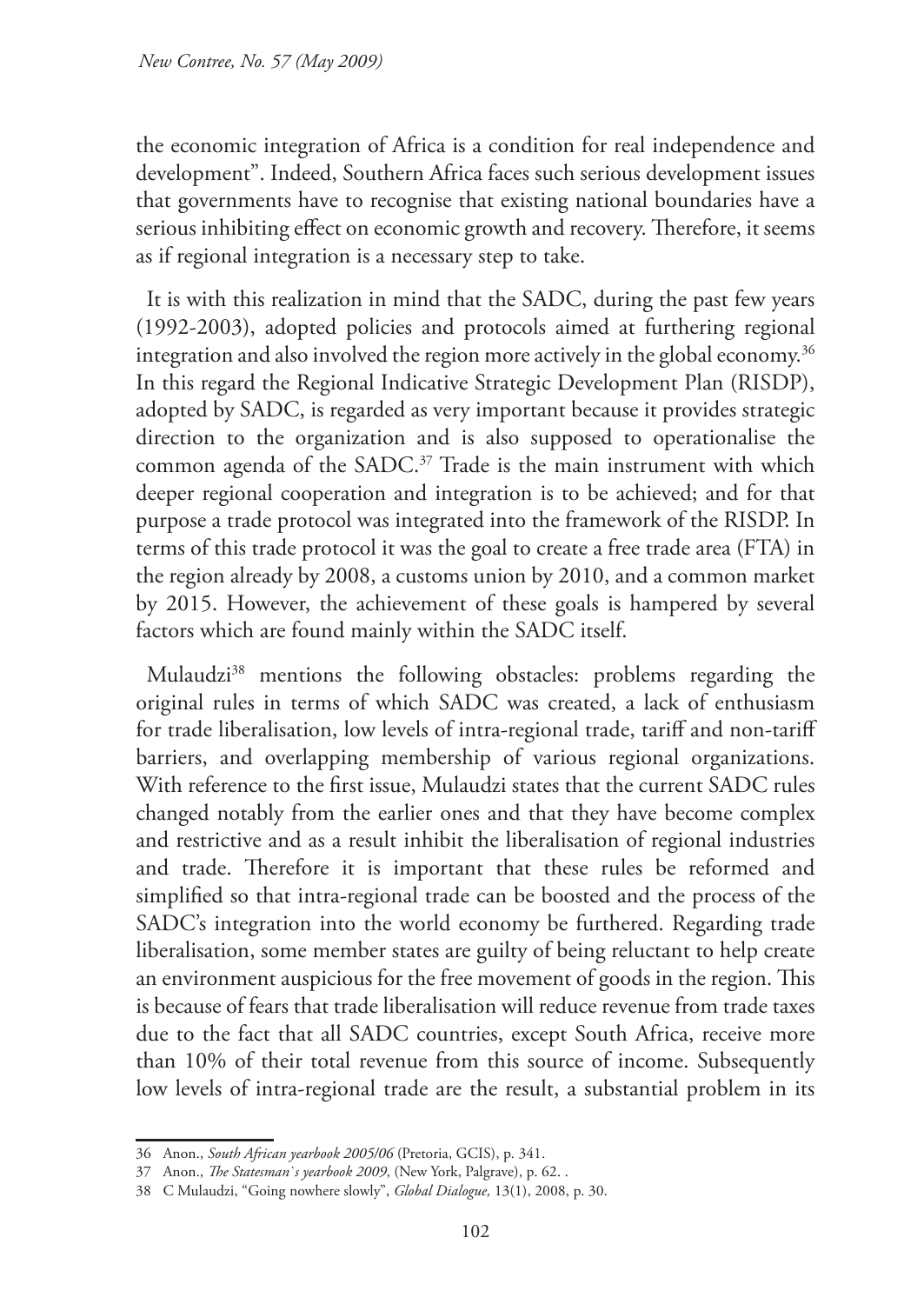own right. What is more, intra-regional trade is inhibited by the existence of extensive non-tariff barriers (NTBs) across Southern Africa like cumbersome customs procedures, complex import and export licensing and quotas, and unnecessary import bans. Ironically, the SADC has thus far done very little to remove these obstacles. This fact contributed largely to a Free Trade Area not being implemented in 2008 as has been planned.<sup>39</sup>

Finally, there is the obstacle of overlapping membership of various regional organizations, namely the East African Community (EAC), the Common Market for Eastern and Southern Africa (COMESA), the South African Customs Union (SACU), and SADC. These institutions overlap geographically, structurally, and through shared membership. This situation impedes greater integration and continues unabated<sup>40</sup>. Mulaudzi<sup>41</sup> concludes that regional governments will not successfully reach their goals unless they commit themselves much more seriously to a common integration agenda. In this way the region's role in the global economy is undermined as well as the possibility of progressively reducing poverty.

Apart from the obstacles indicated above, there are also strong indications that the SADC Secretariat is experiencing problems with its monitoring and integration responsibilities, a direct result of the fact that the Secretariat was not strengthened with more power and authority as was promised with the unveiling of the new institutional structure of the SADC in August 2004. The Secretariat thus remains crippled because of bureaucratic inefficiencies, staff shortages, and an inability to produce important policy proposals.<sup>42</sup> Therefore if these problems and deficiencies are not addressed as a matter of urgency, the SADC will continue to be an international organization without substance and with the status of yet another example of a failed development experiment in Africa.

 $Gibb<sup>43</sup>$  mentioned another factor that can also be regarded as a threat to functional integration in Southern Africa, namely the disparities in the degree of development among the countries of the region. This problem manifests

<sup>39</sup> C Mulaudzi, "Going nowhere slowly…", p. 32.

<sup>40</sup> In this regard Tanzania sets a positive example by quitting its membership from COMESA in 2000 because of the high costs associated with membership of three international organizations (COMESA, SADC, and EAC) and because of accelerated co-operation within SADC and the EAC (S Sitta, "Quitting Comesa: implications for Tanzania", *SADC Barometer (*1*),* 2005, p. 8).

<sup>41</sup> C Mulaudzi, "Going nowhere slowly…", p. 33.

<sup>42</sup> C Mulaudzi, "Going nowhere slowly…", p. 30.

<sup>43</sup> R Gibb, "The challenge of regional integration in Southern Africa…", p. 78.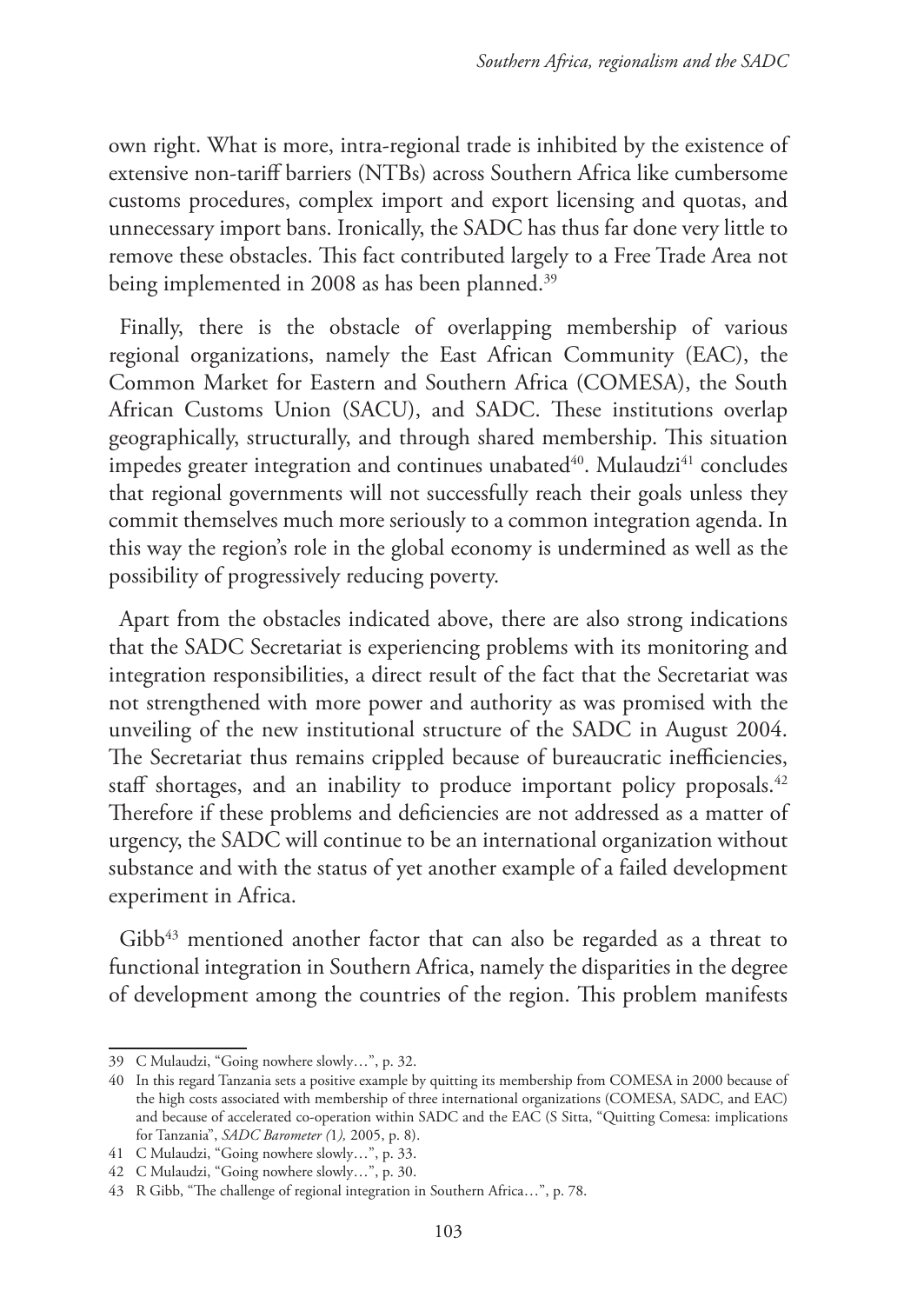itself most clearly in the inequalities between South Africa and the other countries of Southern Africa. Pretoria dominates politics and economics in the region and will continue to do so for the foreseeable future. The most important issue that is raised by this reality is: "…the question of how best to merge a semi-developed state, South Africa, with developing and lessdeveloped countries"44. What tends to happen is that industrial development is concentrated in the most economically active member state and it is virtually impossible to decentralize these activities to other countries with much less or non-existent infra-structure. Therefore, when regional integration is allowed to continue on the principles of the free market a concentration of goods, services and development will take place in those countries with better infrastructure.<sup>45</sup> No clear consensus presently exists regarding both this issue and what the best approach should be to reduce regional inequalities.

Oosthuizen is of opinion that not even a better structured and more focused and cohesive SADC will be capable of improving its performance to a significant degree in the foreseeable future. The reasons for this is merely the fact that the organization and its members lack the human, financial and institutional capacity to implement and reach most of the SADC`s plans and objectives. The member states of the SADC are just not capable of meaningfully participating in the organization's activities mainly because of a lack of finances, institutional weaknesses, general needs that are too great, and too few skilled personnel. Oosthuizen<sup>46</sup> states that a clear indication of capacity constraints regarding the members of the SADC is the fact that in their cooperation efforts they rarely move beyond statements of intent. It is not the task or responsibility of the Secretariat to address the shortcomings of members to carry out their duties. In fact, as was mentioned above, the Secretariat has its own capacity problem and cannot even perform its own duties properly.

Recent developments in the region of Southern Africa give impetus to the pessimistic views of many commentators regarding the future of SADC. Reference is being made to the role and position of Zimbabwe as a key country in the region.<sup>47</sup> The present government in Harare has virtually destroyed the country's viability and economic ability to survive and has

<sup>44</sup> R Gibb, "The challenge of regional integration in Southern Africa"…p. 82.

<sup>45</sup> R Gibb, "The challenge of regional integration in Southern Africa"…p. 83.

<sup>46</sup> G Oosthuizen, "The future of the Southern African Development Community", *South African Yearbook of International Affairs,* p. 95.

<sup>47</sup> H Masemola, "An analysis and appraisal of restructuring...", p. 163.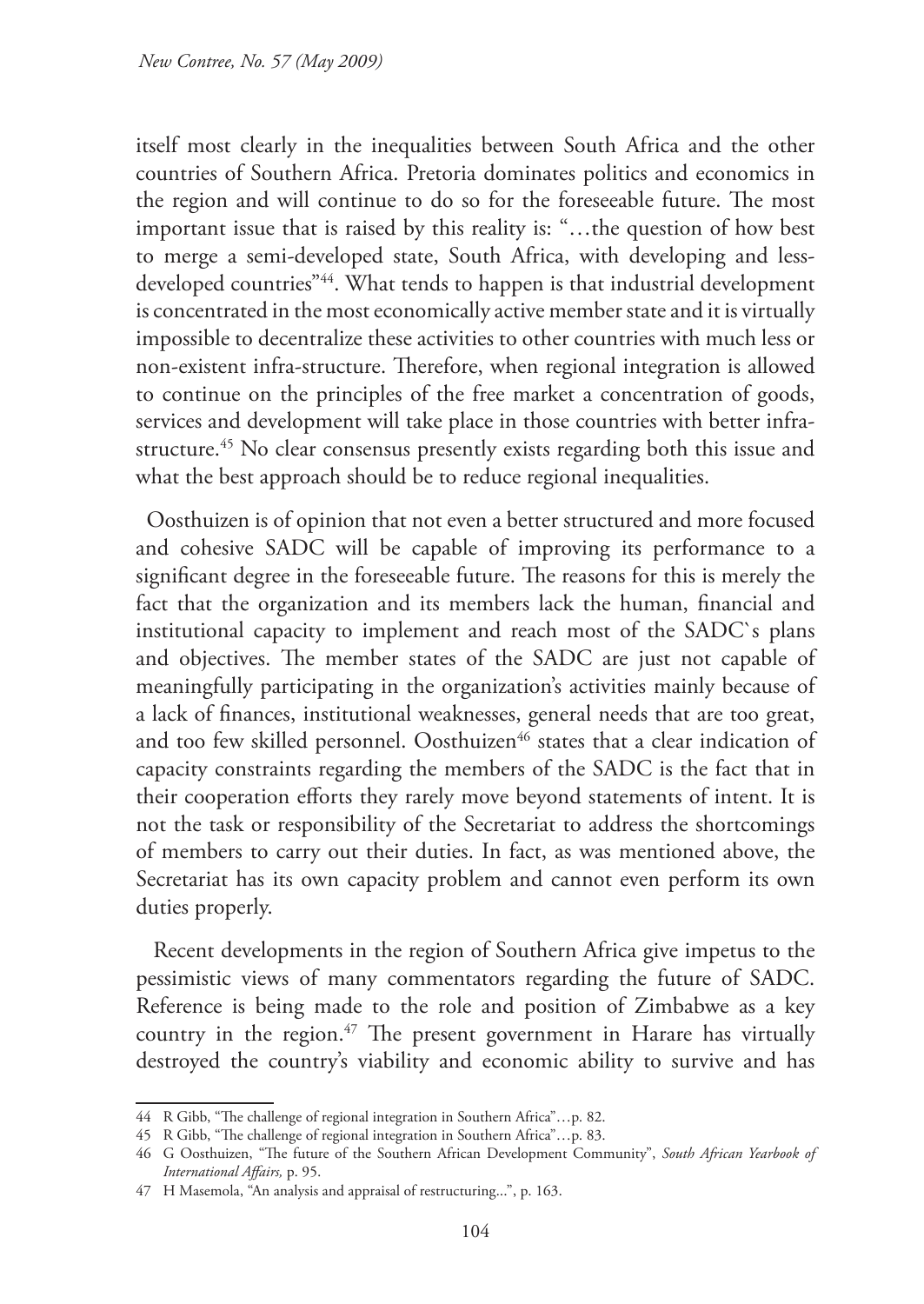brought Zimbabwe to a position of total dependence on its neighbours and the international community. What is more, the present lack of political and economic liberalization in Zimbabwe is destined to continue for at least the short to medium term.<sup>48</sup> As a result of the deteriorating political and economic situation in Zimbabwe during the past five years, millions of Zimbabwean citizens have fled the country, most of who have moved to South Africa. With socio-political instability in member states of this nature it is of course not possible for an international regional organization such as the SADC to function normally and according to expectations.

This leaves us with the reality that the SADC is presently not nearly functioning according to potential and that much is still to be done before proper regional co-operation, not to speak of real regional integration, can be achieved.

### **Conclusion**

In its pre-1994 phase of existence (as SADCC), when its main aim was minimizing dependence on South Africa, SADC enjoyed relative success. However, as a re-organized organization since 1994 as the SADC, it proved to be struggling to implement its regional programmes. Rapid progress has been made with regard to policies and agreements, but because of weak and nonfunctioning institutions the implementation of decisions has lagged behind. Not even the organizational overhaul of SADC in 2001 changed this lack of ability to perform. The stronger leadership and a more effective Secretariat that have been hoped for have not materialised.

One of the main reasons why weak or non-existent leadership in the SADC continues is because of the fact that the organization is still making its decisions on the basis of the principle of consensus. No supra-national decision-making powers exist and member countries cannot be forced to implement decisions. The net effect of SADC's shortcomings, is that there is an abundance of discussions and talks taking place, but very little actions in terms of successful policy implementation and solving of issues. Strong and undivided support for the SADC from all member countries are essential, which can only occur if members realise that the programme and policies of

<sup>48</sup> G Hill, *What happens after Mugabe? Can Zimbabwe raise from the ashes?* (Cape Town, Zebra Press, 2005), p. viii.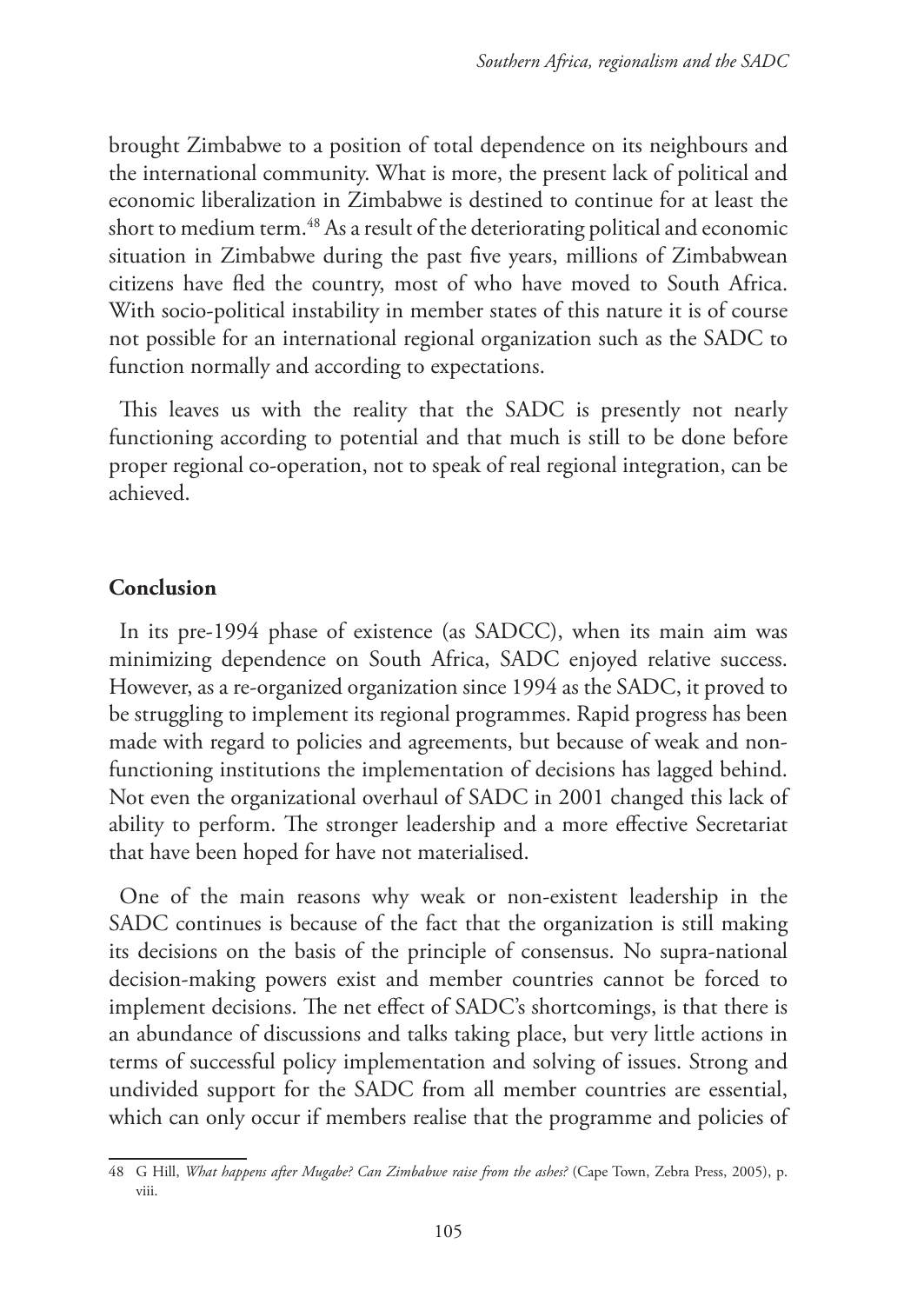the organization are directly in the national interest of each country and its populations. Apparently, member states realize this and lip service is given to this objective, but in practice very little seems to be happening.

The problem seems to be located in the different political outlooks and interpretation of interest among member countries, along with huge disparities in development between member states. Although South Africa's future role as a regional power in Southern Africa and as a member of the SADC is of major importance, the specific way it is going to play its part has the potential of making or breaking the SADC. Thus far it is clear, however, that South Africa is not going to be the so-called great political and/or economic rescuer of Southern Africa or Africa in a broader sense. The growing signs of political instability taking root in the South African political reality and the realization that economic growth in the region cannot be guaranteed by Pretoria, are proof of this observation.

However, in spite of the concerns and reservations regarding the SADC`s ability to achieve its integration goals, it must be noted that there is wide agreement with regard to the achievements of SADC since 1980. The view is that the SADC has actually achieved quite a lot, of which the following are specifically relevant:<sup>49</sup>

- The SADC demonstrates that regional co-operation is indeed possible;
- The Organization contributed in creating a sense of unity and belonging among its members and strengthened an already existing tradition of consultation among the governments of Southern Africa;
- The SADC created and launched a regional plan of action which covers cooperation in various economic sectors; and
- Under the SADC's Programme of Action (SPA) a number of infrastructural projects have been undertaken and completed – rehabilitation of roads, railway lines and harbours, and the development of new seeds for adapting it to different climatic conditions of the SADC region.

Unfortunately, the mentioned list of 'achievements' represents a mere starting point. To prove its worth SADC will now have to deliver on the real integration objectives it has set for itself. Taking the past into consideration, it can be argued that the SADC failed as an instrument of development and did not change the economic well-being of the region in any dramatic way.

<sup>49</sup> Anon., "SADC history, evolution and current status", 2006…p. 6.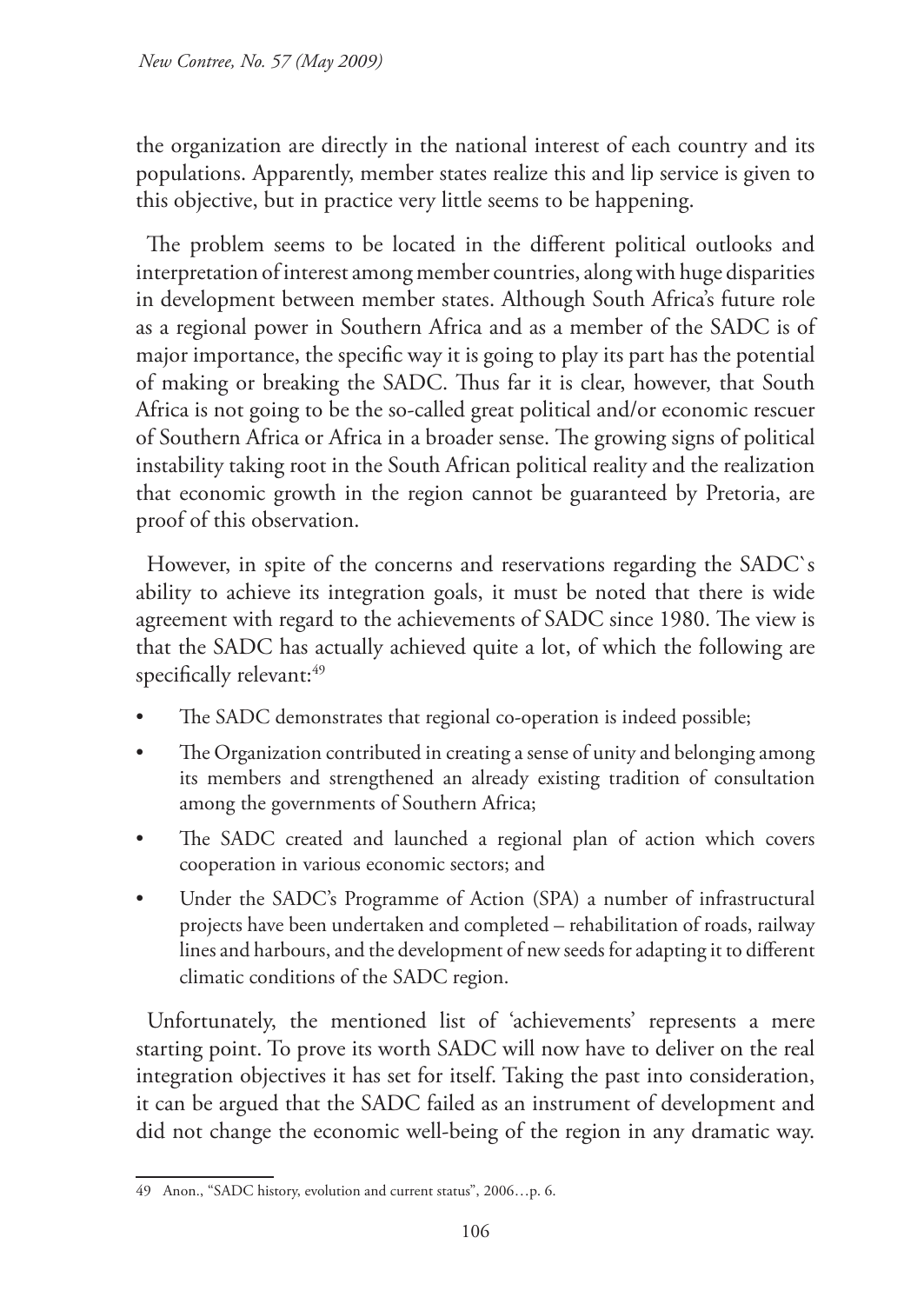The very fact is that if SADC ceased to exist tomorrow, the general population of Southern Africa will not be adversely affected in a noticeable fashion. In other words, the SADC, in its present guise is, alas, not a successful agent of development. This means that the populations of the region can hardly hope for a major short or medium term development boost from the SADC as a regional organization.